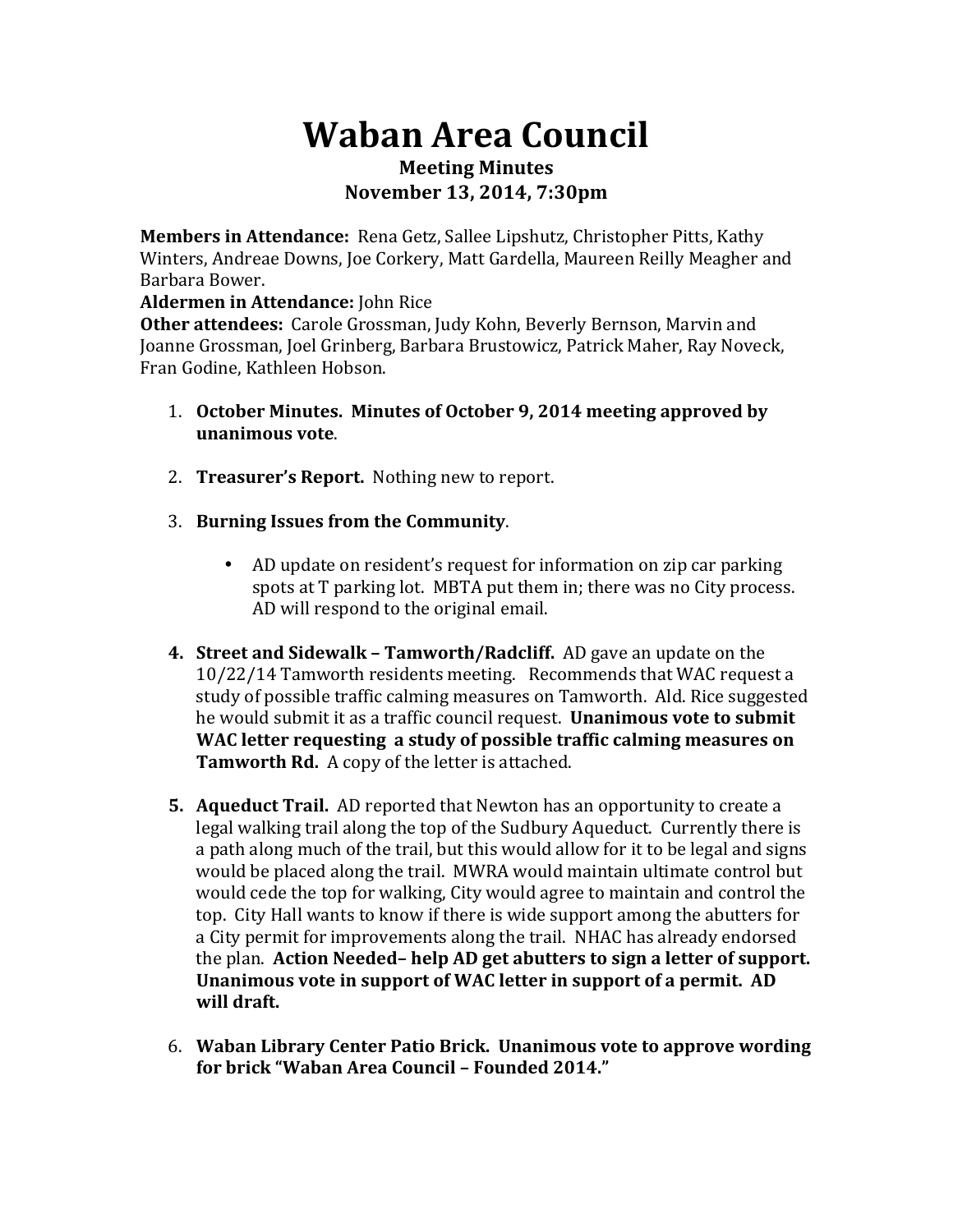- 7. **The Mayor's Annual Food Drive**. Planning session on 11/17/14 at 7:45am. MRM volunteered to work with Ald. Rice on the planning of the event.
- 8. **FOTO.** MRM provided update on 11/6/14 meeting of FOTO. At the meeting, they discussed the two project sites for the DCR grant and the meeting that SL attended regarding the environmental bond bill (see summary in October minutes). DCR is investigating possible engineering fix in lieu of footbridge at one of the sites. MRM reported that there is a sizable tree that has come down and is blocking the path.
- **9.** Waban Future Vision Project. 36 people are signed up to attend. Session 1 will be a focused brainstorm. The agenda is up on the website.
- 10. **Zervas.** RG provided update on last night's joint meeting on the approval of the site. Traffic study just came out vesterday (it is up on our website), not in time to be digested in advance of the meeting. Two committees held - site plan will be brought up again in Public Facilities, then will go to Finance. Resident asked if WAC is going to take a position on Zervas. Discussion of reasons WAC has not taken a position on Zervas. **RG wants WAC to have a position on Zervas and will work on presenting something to the group** for consideration at our next meeting.
- 11. **Angier.** Angier update occurred at 7pm. For next two months beginning in December will be erecting steel structure.
- 12. **Zoning Issues**. ZAP had its regular monthly meeting. They've started process of learning about large house review process in Wellesley and have asked Planning Dept. to consider it and come back to ZAP aldermen with a proposal. 36% house to lot will trigger a large house review. Question re how many large house reviews in Wellesley get approved. RG will look into it.
- 13. **SPN update**. KW provided update. No new news. Developer's attorney has indicated he is still leaning toward a 40B rental development and they are working on plans. Developer is still interested in meeting with the community once plans are ready. Discussion of possibility that the City has met one of the 40B statutory minima and has subsidized housing on land comprising 1.5% of total land area. KW reported that her latest information from James Freas is that they are working on the calculations and do not have final numbers vet.
- 14. Water and Sewer Rate Change Proposal and Storm Water Discussion. Public Facilities Committee is considering rate change. Will hold public meeting on it soon. Under the proposal irrigation water could be excluded from sewer rates. Change from three tiers rate structure to five tier rate structure. Information on the proposal can be found on our website.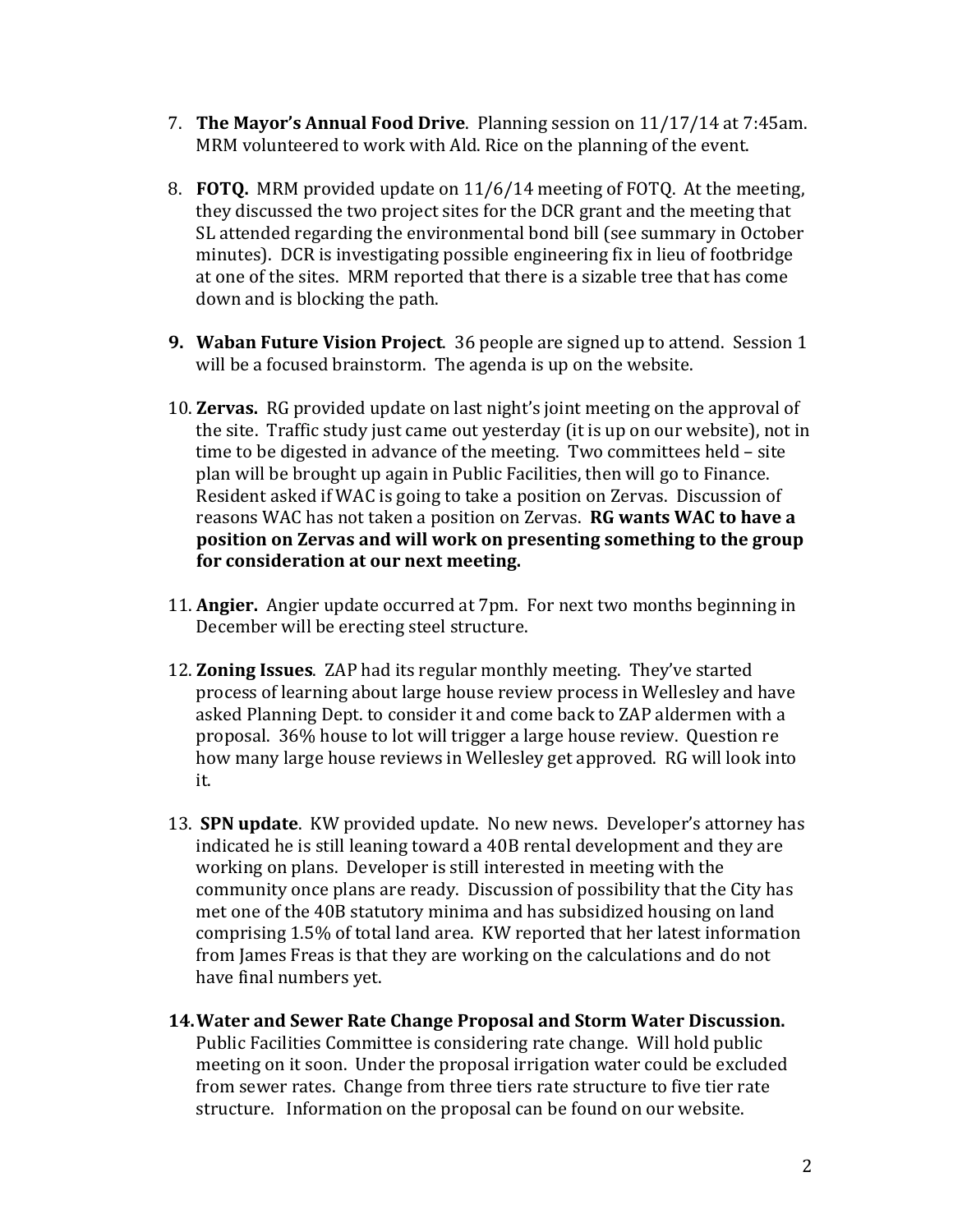*Discussion of storm water issues on Quinobequin.* Action Item: At our next meeting WAC will vote on asking the Mayor's office to examine why **Quinobequin storm water not being addressed by the CIP.** 

- 15. Mayor's Meeting. SL gave update on last month's meeting that the Mayor had with area council members. Issues discussed: input from villages in long range planning, zoning reform and zoning issues, communication with electorate.
- 16. New Business. Ald. Rice asked that we put evaluation of snow ordinance on December agenda.

Next meeting will take place on December 11, 2014.

Adjourn. 9:30pm.

Respectfully submitted, **Kathy Winters** 

Attachment: Tamworth/Radcliff Traffic Letter